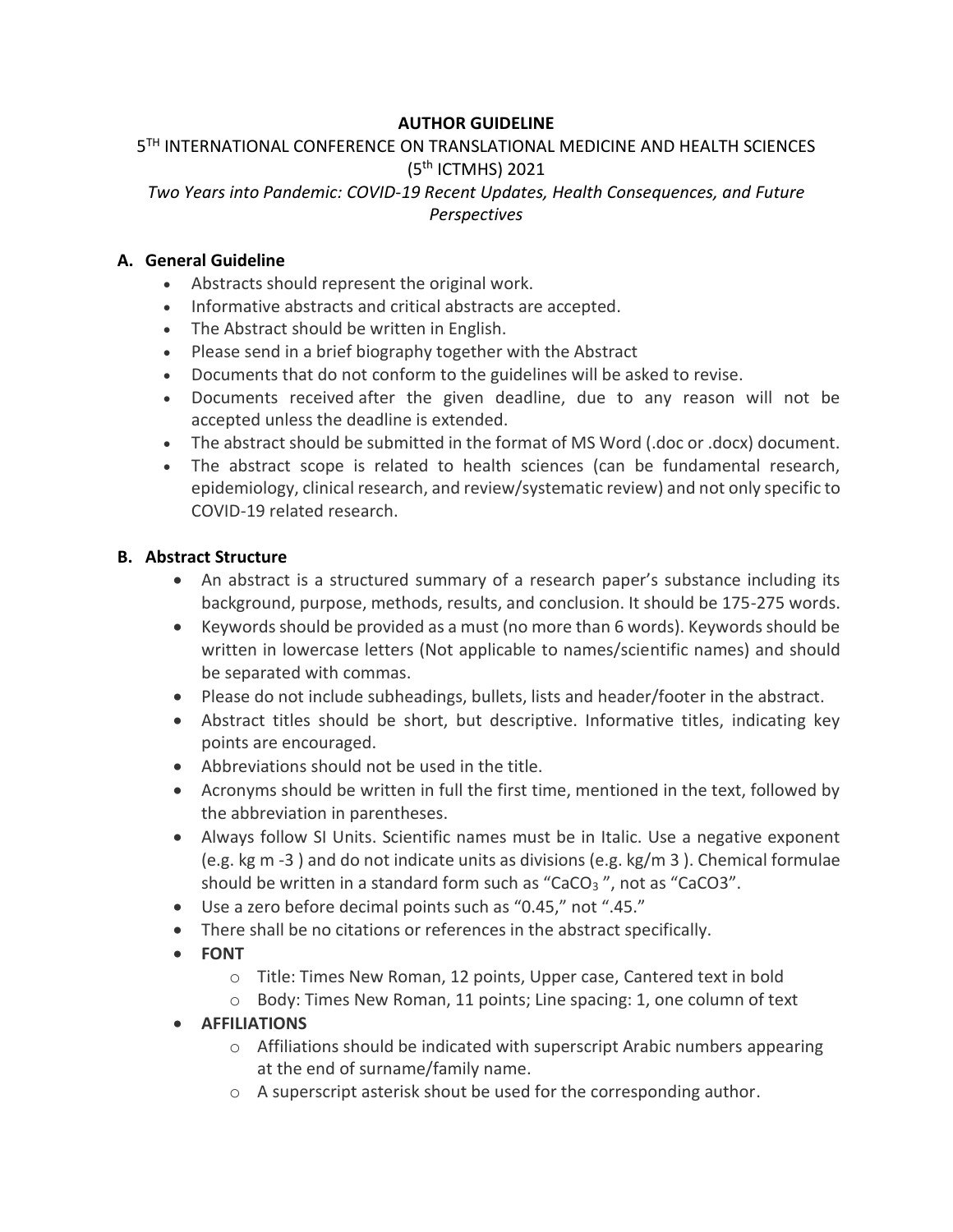- o Names of affiliations should be given including the country.
- o If there is more than one name and address, they should be related by superscript numbers.
- Eg : Surname INITIALS 1 , Surname INITIALS 1\* and Surname INITIALS 2
	- 1. Department, Faculty, University, Country
	- 2. Department, Institute, Country
- \*author@gmail.com (\*Email address of the corresponding author)
- See Abstract template section below for further reference.

# **C. Abstract Submission**

Once you prepared your abstract according to the above guidelines,

- Submit your abstract via link: <http://bit.ly/ICTMHS5> and attach your file on **Abstract File 1**
- After submission you will be acknowledged of the receipt of the abstract via an email within three working days.

## **D. Reviewing Process**

- Your abstract will undergo a double-blind peer review by the Scientific committee within two to three weeks after its receipt.
- Results of the abstract review will be sent to the author within two weeks of submission.
- The Conference Chair serves as the head of the scientific committee and will take the final decision on abstracts.
- Acceptance or rejections of the paper will be sent to you with reviewer comments.
- If a revision is required, the revised abstract must be sent back within a week.
- If your abstract is accepted, you will be invited to complete your registration for **the 5th International Conference of Translational Medicine and Health Sciences 2021 (5th ICTMHS 2021)**

## **E. Important Information for The Co-Authors**

- Please note a single registration permits only one person to attend the conference.
- If the co-authors would like to attend the conference their registration and payment are required to be made independently.
- The certificate will be issued for the co-authors upon their registration/payment for the conference.